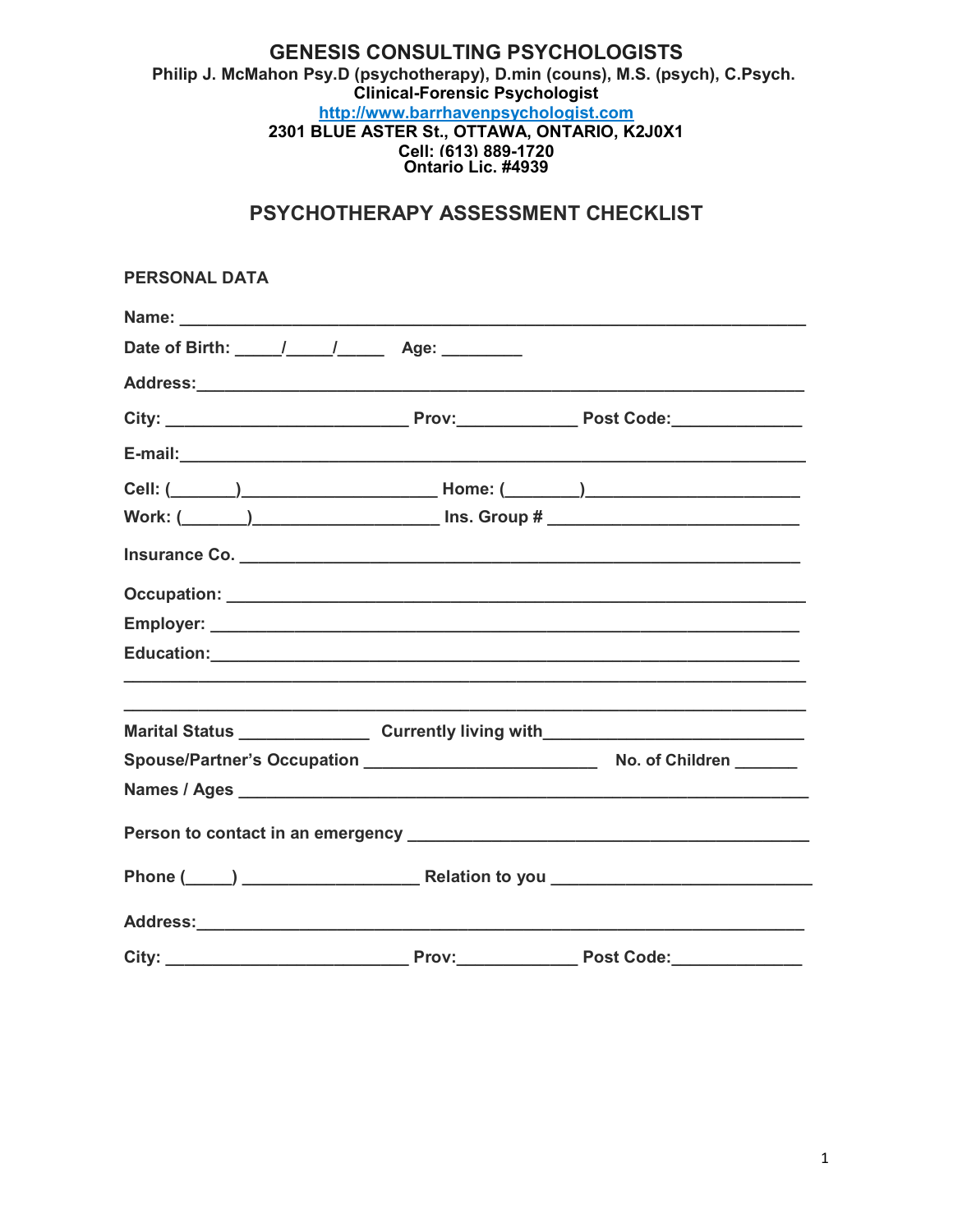MAIN PROBLEMS: Please list the major problems that you would like help with in

therapy, and rate the severity of each one according to the scale below:

| 3--------4-------- 5--------- 6--------- 7------- 8-------- 9-------- 10                                                                                                                                                                   |               |
|--------------------------------------------------------------------------------------------------------------------------------------------------------------------------------------------------------------------------------------------|---------------|
| Mild Problem Moderate Problem Severe Problem Couldn't be worse<br>Not a Problem                                                                                                                                                            | <b>RATING</b> |
|                                                                                                                                                                                                                                            |               |
| 2.<br><u> 1989 - Johann Johann Harry Harry Harry Harry Harry Harry Harry Harry Harry Harry Harry Harry Harry Harry Harry Harry Harry Harry Harry Harry Harry Harry Harry Harry Harry Harry Harry Harry Harry Harry Harry Harry Harry H</u> |               |
|                                                                                                                                                                                                                                            |               |
|                                                                                                                                                                                                                                            |               |
| Briefly describe what motivated you to seek therapy at this time (rather than some time                                                                                                                                                    |               |
|                                                                                                                                                                                                                                            |               |
|                                                                                                                                                                                                                                            |               |
| (Please use the back of this page or an additional sheet of paper if you need extra                                                                                                                                                        |               |
| space for answers)                                                                                                                                                                                                                         |               |
| (Axis III) MEDICAL PROBLEMS: Do you have any serious medical conditions? (If yes,                                                                                                                                                          |               |
| please describe) No Yes                                                                                                                                                                                                                    |               |
| and the control of the control of the control of the control of the control of the control of the control of the                                                                                                                           |               |
|                                                                                                                                                                                                                                            |               |
| <b>Problems with: Headaches</b> Indigestion Diarrhea Constipation Circulation                                                                                                                                                              |               |
| Shortness of Breath ___ Frequent Urination ___ Body Aches/ Pain ___ Menstrual problems ___                                                                                                                                                 |               |
| How would you rate your overall health? Excellent __ Good __ Fair __ Poor__                                                                                                                                                                |               |
|                                                                                                                                                                                                                                            |               |
|                                                                                                                                                                                                                                            |               |
| In Past Year, how many: Visits to doctor______ Sick days_______ Cigarettes per day _____                                                                                                                                                   |               |
| Alcoholic drinks per day _____ Psychotherapy sessions ever____                                                                                                                                                                             |               |
| Number of family members with:                                                                                                                                                                                                             |               |
| Alcohol/drug problems _____ Psychiatric problems (e.g., depression, psychosis) ______                                                                                                                                                      |               |
|                                                                                                                                                                                                                                            |               |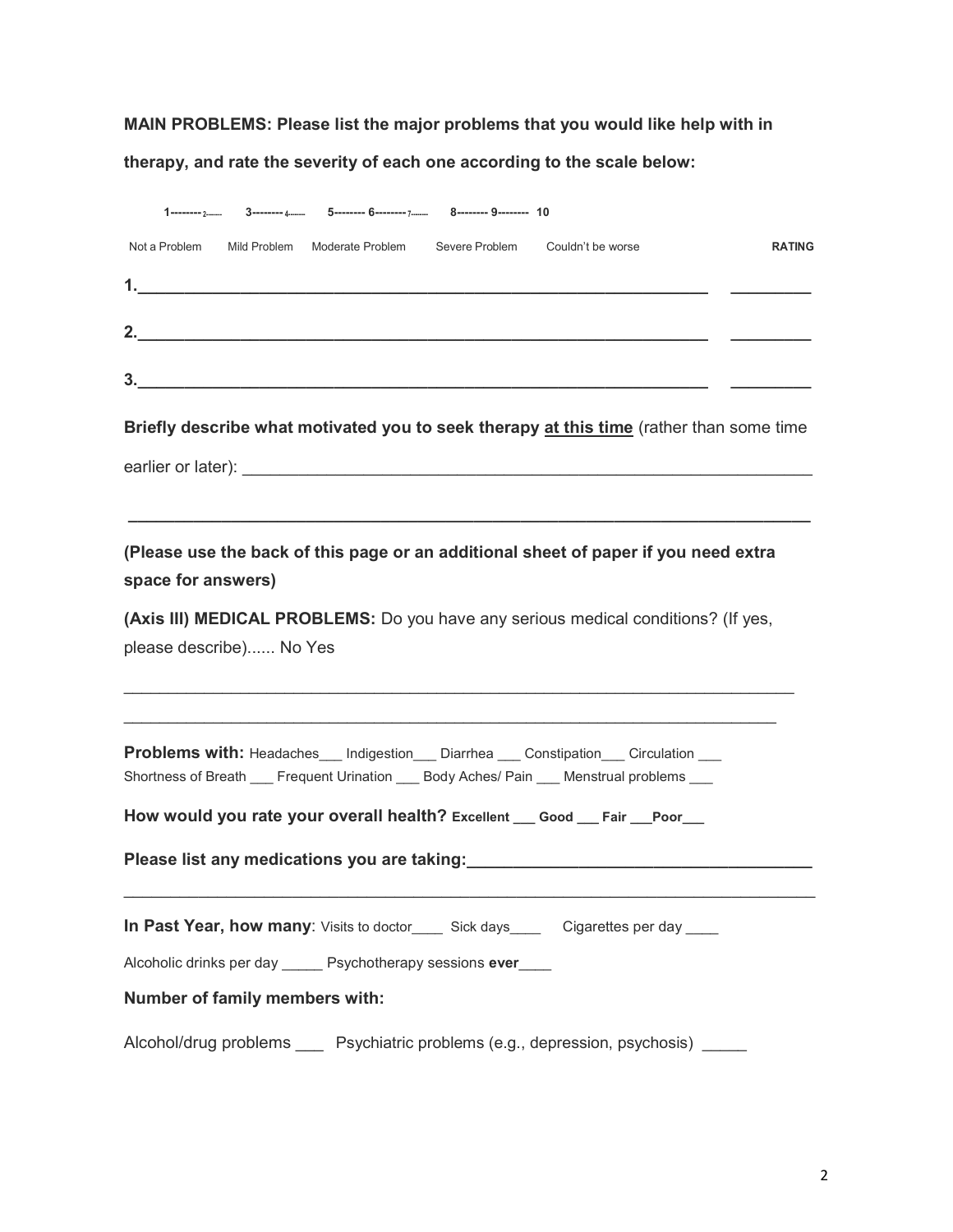| (Axis IV) CURRENT STRESSFUL EVENTS: Legal<br>Financial |  |
|--------------------------------------------------------|--|
| Family problems<br><b>Family Illness</b> Other         |  |
| Are you in an abusive relationship? No Somewhat Yes    |  |

\_\_\_\_\_\_\_\_\_\_\_\_\_\_\_\_\_\_\_\_\_\_\_\_\_\_\_\_\_\_\_\_\_\_\_\_\_\_\_\_\_\_\_\_\_\_\_\_\_\_\_\_\_\_\_\_\_\_\_\_\_\_\_\_\_\_\_\_\_\_

Recent losses (jobs, relationships, or difficult changes)

Axis V: Self -Report of Assessment of Functioning

| DAILY FUNCTIONING: Please give a rough estimate                                | LIFELONG FUNCTIONING: Please check the best and    |
|--------------------------------------------------------------------------------|----------------------------------------------------|
| of how many hours per week you spend doing the<br>following in a typical week: | worst times of your life:                          |
| Working in your primary job                                                    | <b>Best Times</b> Average times Worst Times<br>Age |
| Parenting/Caretaking of others                                                 | $0 - 5$                                            |
| Doing household chores, bills, etc                                             | $6 - 12$                                           |
| TV, Movies                                                                     |                                                    |
| Physical recreation or exercise of some kind                                   |                                                    |
| Hobbies (crafts, games, music, reading, etc.) _____                            |                                                    |
| Social activity with friends, family                                           |                                                    |
| Church, spiritual or inspirational activities                                  |                                                    |
| Quiet, non-productive, or relaxing time                                        |                                                    |
| Average number of hours of sleep per night                                     |                                                    |
|                                                                                |                                                    |

WORST TIME IN LIFE (Please briefly describe). (You may use the back of this page for answers in the

\_\_\_\_\_\_\_\_\_\_\_\_\_\_\_\_\_\_\_\_\_\_\_\_\_\_\_\_\_\_\_\_\_\_\_\_\_\_\_\_\_\_\_\_\_\_\_\_\_\_\_\_\_\_\_\_\_\_\_\_\_\_\_\_\_\_\_\_\_\_\_\_\_\_\_

following sections, if needed:) \_\_\_\_\_\_\_\_\_\_\_\_\_\_\_\_\_\_\_\_\_\_\_\_\_\_\_\_\_\_\_\_\_\_\_\_\_\_\_\_\_\_\_\_\_\_\_\_\_\_

Who helped you through it? \_\_\_\_\_\_\_\_\_\_\_\_\_\_\_\_\_\_\_\_\_\_\_\_\_\_\_\_\_\_\_\_\_\_\_\_\_\_\_\_\_\_\_\_\_\_\_\_\_\_\_

Are there things that cause you to feel ashamed or that would be difficult to talk about? (No need to specify) ...... No Yes

\_\_\_\_\_\_\_\_\_\_\_\_\_\_\_\_\_\_\_\_\_\_\_\_\_\_\_\_\_\_\_\_\_\_\_\_\_\_\_\_\_\_\_\_\_\_\_\_\_\_\_\_\_\_\_\_\_\_\_\_\_\_\_\_\_\_\_\_\_\_\_\_\_\_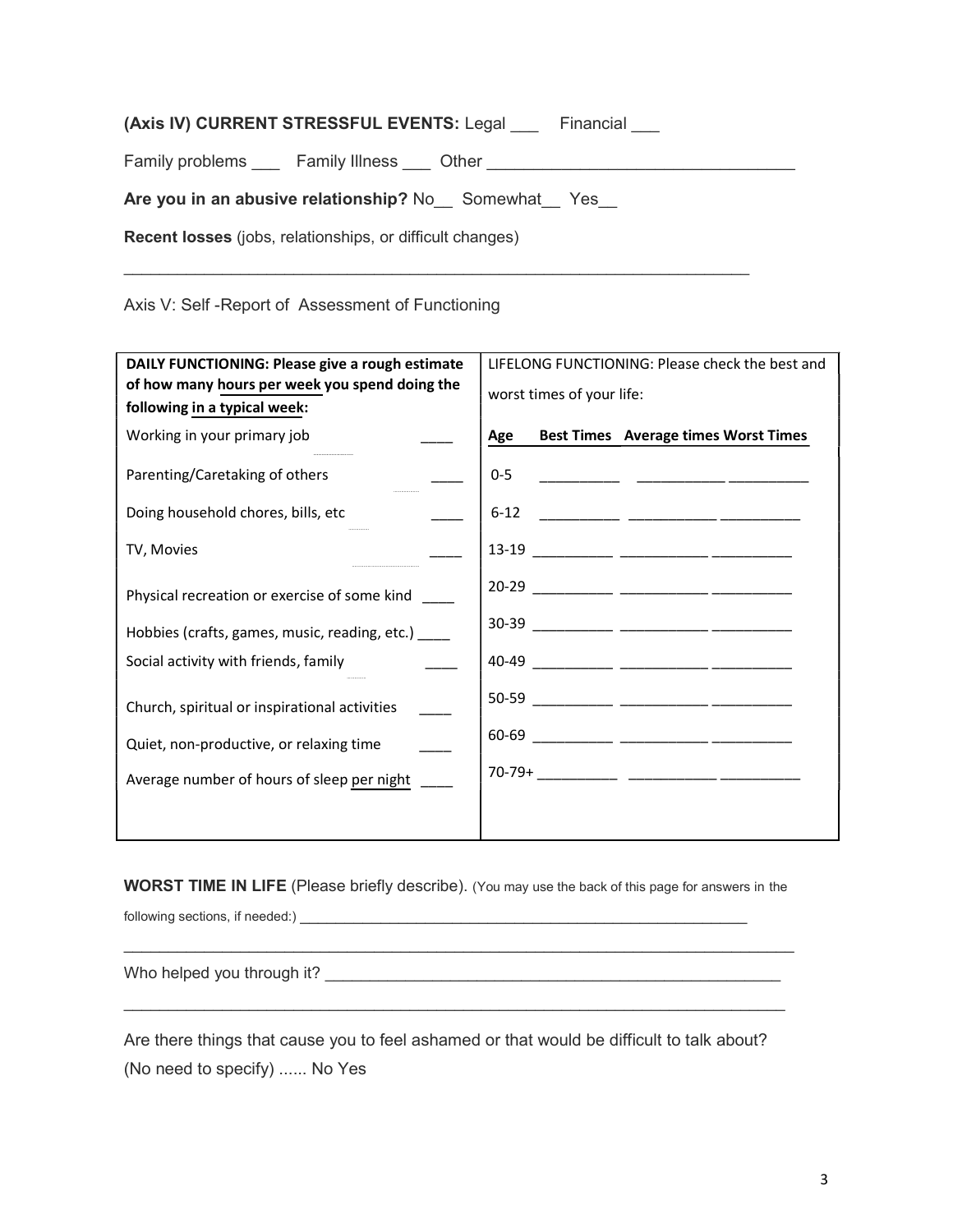| <b>BEST TIME IN LIFE</b> (Please briefly describe) |  |
|----------------------------------------------------|--|
|                                                    |  |

| Do you have a close friend who is supportive and someone you can confide in during difficult |  |
|----------------------------------------------------------------------------------------------|--|
|                                                                                              |  |

\_\_\_\_\_\_\_\_\_\_\_\_\_\_\_\_\_\_\_\_\_\_\_\_\_\_\_\_\_\_\_\_\_\_\_\_\_\_\_\_\_\_\_\_\_\_\_\_\_\_\_\_\_\_\_\_\_\_\_\_\_\_\_\_\_\_\_\_\_\_\_\_\_\_

\_\_\_\_\_\_\_\_\_\_\_\_\_\_\_\_\_\_\_\_\_\_\_\_\_\_\_\_\_\_\_\_\_\_\_\_\_\_\_\_\_\_\_\_\_\_\_\_\_\_\_\_\_\_\_\_\_\_\_\_\_\_\_\_\_\_\_\_\_\_\_\_\_\_\_  $\mathcal{L}_\mathcal{L} = \{ \mathcal{L}_\mathcal{L} = \{ \mathcal{L}_\mathcal{L} = \{ \mathcal{L}_\mathcal{L} = \{ \mathcal{L}_\mathcal{L} = \{ \mathcal{L}_\mathcal{L} = \{ \mathcal{L}_\mathcal{L} = \{ \mathcal{L}_\mathcal{L} = \{ \mathcal{L}_\mathcal{L} = \{ \mathcal{L}_\mathcal{L} = \{ \mathcal{L}_\mathcal{L} = \{ \mathcal{L}_\mathcal{L} = \{ \mathcal{L}_\mathcal{L} = \{ \mathcal{L}_\mathcal{L} = \{ \mathcal{L}_\mathcal{$ 

\_\_\_\_\_\_\_\_\_\_\_\_\_\_\_\_\_\_\_\_\_\_\_\_\_\_\_\_\_\_\_\_\_\_\_\_\_\_\_\_\_\_\_\_\_\_\_\_\_\_\_\_\_\_\_\_\_\_\_\_\_\_\_\_\_\_\_\_\_\_\_\_\_\_

What have you done that you are MOST PROUD OF?

What are your **STRENGTHS** (How do you cope) when times are hard?

#### Do you feel you are a person of worth at least on an equal basis with others?

Very Much Much Somewhat A little No

How much enjoyment or pleasure are you currently getting out of living?

Very Much Much Moderate A little None

What is your income range?

Under \$20,000\_\_\_ /\$20-39,000\_\_\_ /\$40-59,000\_\_\_ /\$60-80,000\_\_\_ / Over \$80,000\_\_\_

(Axis V) SELF-ASSESSMENT OF FUNCTIONING: Please rate (from 1-10) how well you feel you are currently functioning in each of the three areas listed below, according the following scale:

10--------- 9---------- 8---------- 7---------- 6---------- 5---------- 4---------- 3---------- 2---------- 1

Excellent Functioning Mild difficulty Moderate difficulty Severe Difficulty Barely able to function

1. General Mood (Depression, Anxiety, etc.)

- 2. Social Relationships? \_\_\_\_\_
- 3. Daily work or school?\_\_\_\_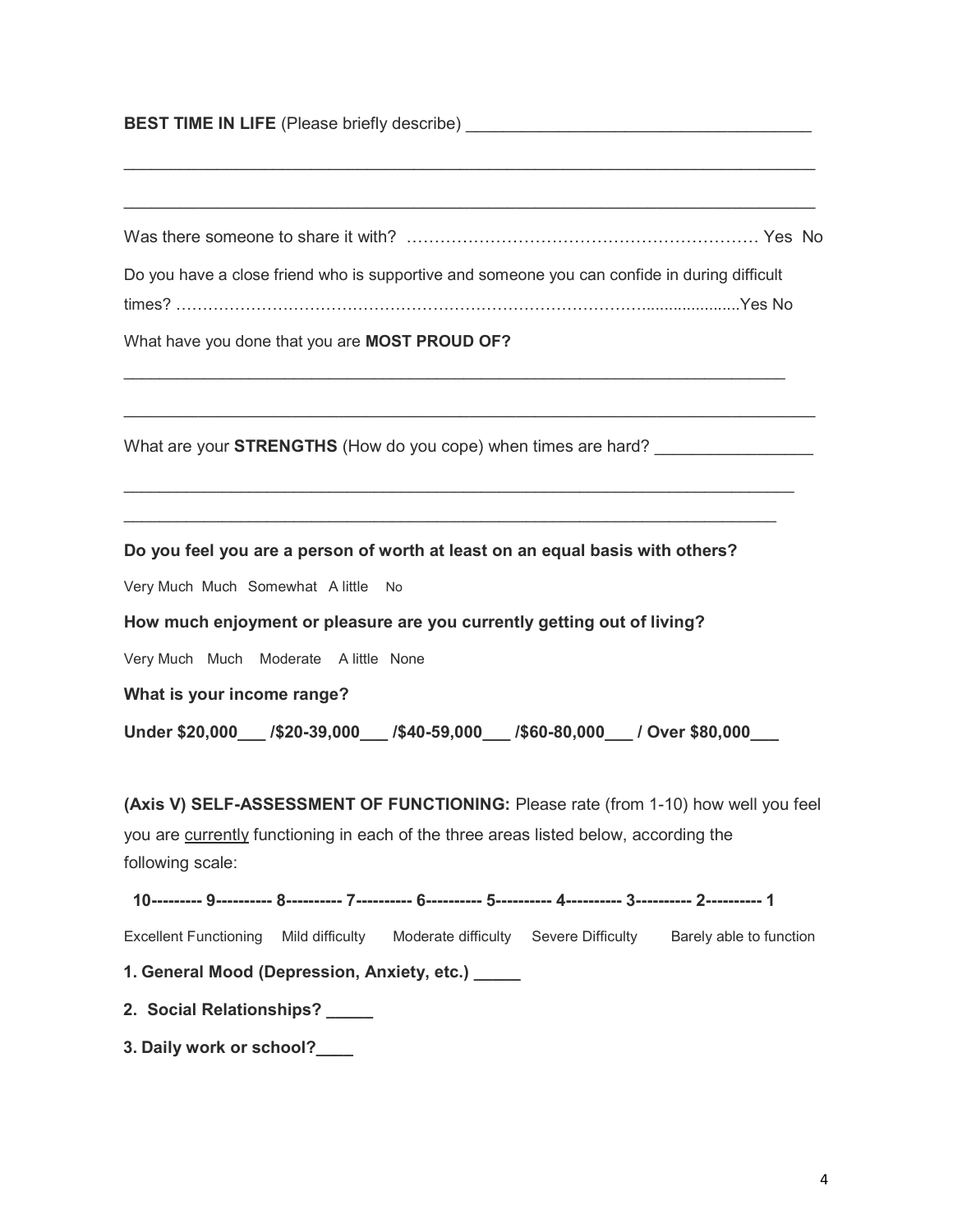AXIS I: DSM-IV:

Self-Report Checklist of Preliminary Items for Major Categories

| MD                                                                                                                                                                  |        |
|---------------------------------------------------------------------------------------------------------------------------------------------------------------------|--------|
| In the last month has there been a period of time (of 2 weeks or more) when you were<br>feeling depressed or down most of the day nearly every day?                 |        |
|                                                                                                                                                                     | No Yes |
| Have you felt a lot less interested in things or unable to enjoy the things you used to enjoy?<br>(Was it most of the day nearly every day for at least two weeks?) |        |
| and a complete the contract of the complete contract of the complete the complete of the complete of the compl                                                      | No Yes |

#### DYS

For two years or more, have you been bothered by depressed mood most of the day, more days than not? ............................................................................................................. No Yes

Have you felt any of the following? Please check:

#### PMD

| Have you ever before had a 2 week period when you were feeling depressed or down more |  |
|---------------------------------------------------------------------------------------|--|
|                                                                                       |  |

#### MN

In the last month, has there been a period of time when you were feeling so good, high, excited or hyper that other people thought you were not your normal self or you got into trouble? (Did anyone say you were manic? Was that more than just feeling good?) ............................................................................................................................... No Yes

Has there been a period of time when you felt so irritable that you shouted at people or started fights/arguments? …………………………………….………………………………... No Yes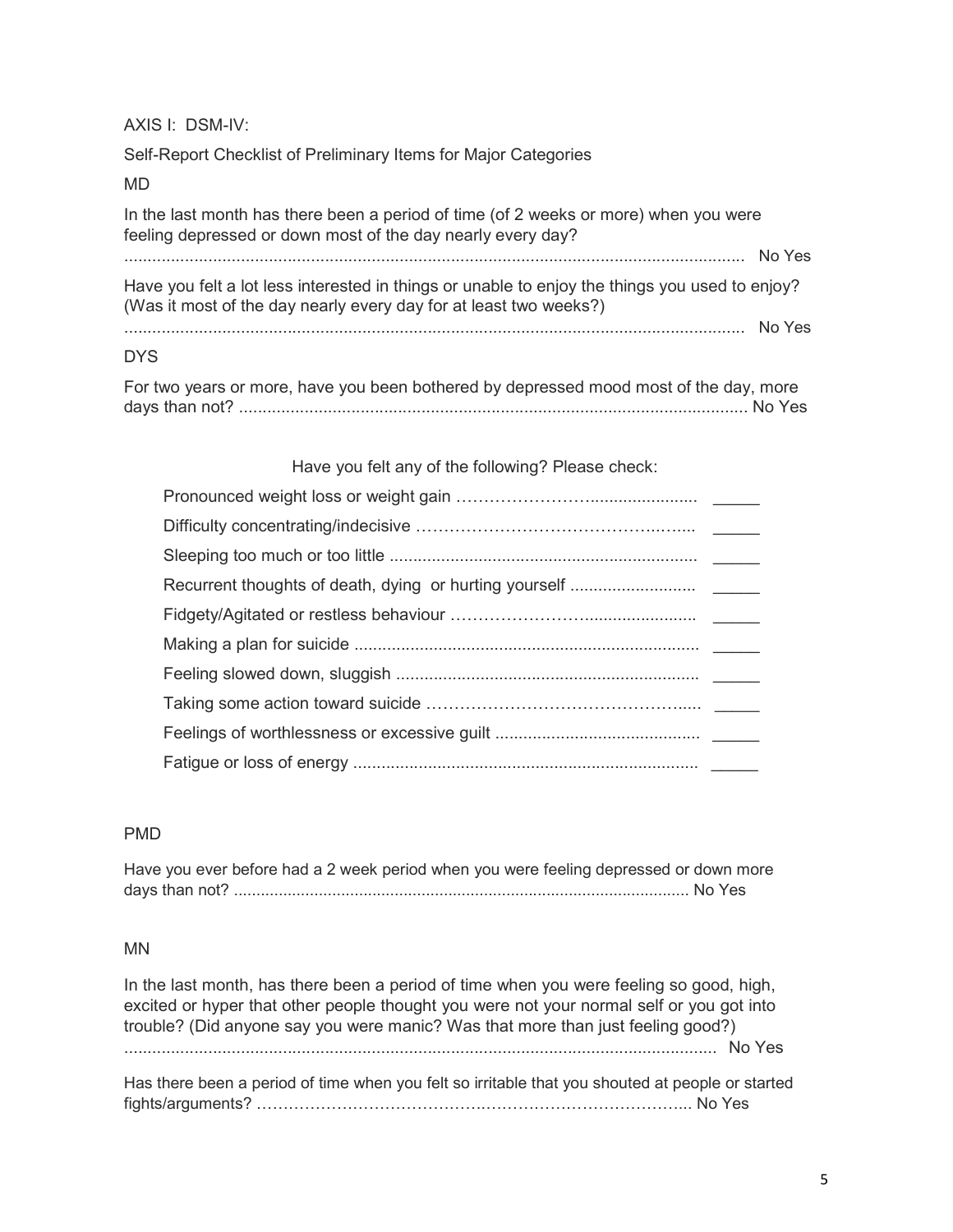#### PMN

Have you ever had a time when you were feelings so good or hyper that other people thought you were not your normal self or you were so hyper that you got into trouble: (Did anyone say you were manic, then?) …………………………………………….……………........ No Yes

#### DEL

Have you had any unusual experiences, for example did it ever seem like people were talking about you or taking special notice of you? ............................................................ No Yes

What about receiving special messages from people or from the way things were arranged around you, or from the newspaper, radio, or TV? ................................................. No Yes

#### **SCH**

Other than when you were depressed or feeling high, has there been a time when you heard voices, had visions, or saw or smelled things that others couldn't see or smell? .. No Yes

Or did you do something to call attention to yourself like dressing in some odd way or doing something strange? …………………………………………………………………….. No Yes

#### ALC

| Was there ever a period in your life when you drank too much? (Has alcohol ever caused                             |  |
|--------------------------------------------------------------------------------------------------------------------|--|
| Has anyone ever objected to your drinking - or a doctor told you to stop drinking?                                 |  |
| Have you gone 'on the wagon' or ever tried to cut down on your drinking?                                           |  |
| <b>DRG</b>                                                                                                         |  |
| Have you used any street drugs, or used prescription drugs in an amount or way that wasn't                         |  |
| If street drug: Has there ever been a time when you took it at least ten times in a one month                      |  |
|                                                                                                                    |  |
| <b>PAN</b>                                                                                                         |  |
| المنافر المستحدث والمستحدث والمستحدث والمستحدث والمستحدث والمستحدث والمنافر والمنافر والمستحدث والمستحدث والمستحدث |  |

Have you ever had a panic attack, when you felt frightened, anxious, uncomfortable, worried about going crazy or suddenly developed a lot of physical symptoms (e.g., heart-pounding, trembling, dizziness)? ……………………………………………................................ No Yes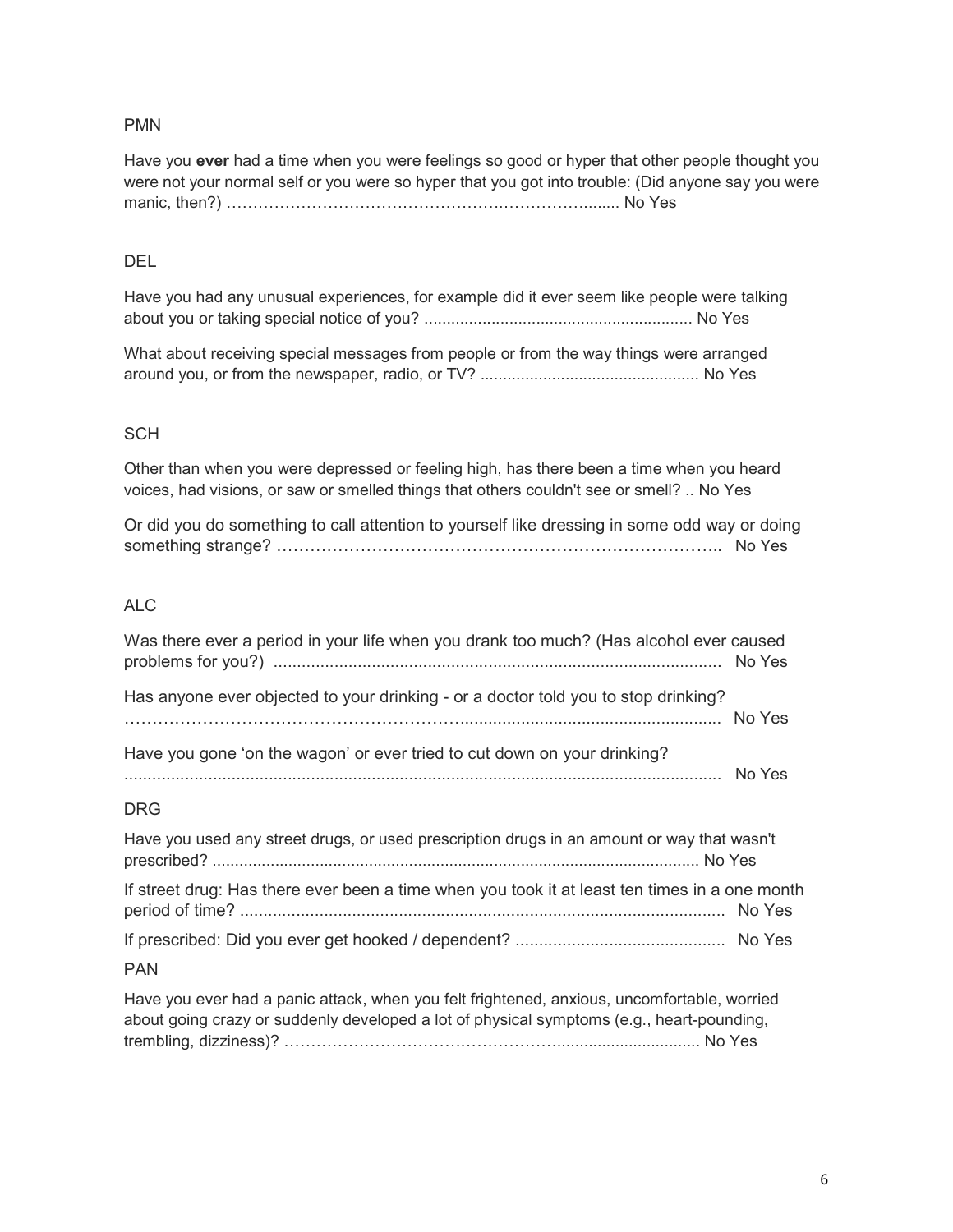If yes, has the panic attack been followed by persistent concern about having additional attacks, worry about the implications or consequences of the attack, or a significant change in behaviour related to the attacks? ............................................................................ No Yes

#### OC

Have you ever been bothered by thoughts, impulses or images that caused anxiety and kept coming back even when you tried not to have them? ............................................. No Yes

What about awful thoughts, like hurting someone against your will, or being contaminated by germs or dirt? .......................................................................................................... No Yes

Was there ever anything that you had to do over and over again and couldn't resist doing, like washing your hands again and again, counting up to a certain number or checking something several times to make sure you'd done it right? ...................................................... No Yes

#### PTSD

Is there a traumatic event or memory that keeps coming back in nightmares, flashbacks or thoughts—that you can't put out of your mind, & which continues to cause you great distress? .................................................................................................................................. No Yes

#### AGR

| Have you been afraid of leaving the house alone, being in crowds, standing in line, or traveling on |
|-----------------------------------------------------------------------------------------------------|
|                                                                                                     |

Have you felt any of the following? Please check:

|                                                                   | Chest pain or discomfort.    |
|-------------------------------------------------------------------|------------------------------|
| Fear of losing control, going crazy.<br>Nausea/abdominal distress |                              |
|                                                                   | Dizzy, lightheaded or faint. |
| Numbness or tingling sensation  ___                               | Shortness of breath          |
|                                                                   | Detached from oneself        |
|                                                                   |                              |

#### SOC

Is there anything that you were ever afraid of or uncomfortable doing in front of other people like speaking, eating or writing? ……......................................................................... No Yes

#### PHB

Are there any other things that you have been especially afraid of such as flying, snakes, seeing blood, getting a shot, heights, closed places or certain kinds of animals or insects? .................................................................................................................................... No Yes

#### GAD

| In the last six months, have you been particularly nervous or anxious?  No Yes |  |
|--------------------------------------------------------------------------------|--|
|                                                                                |  |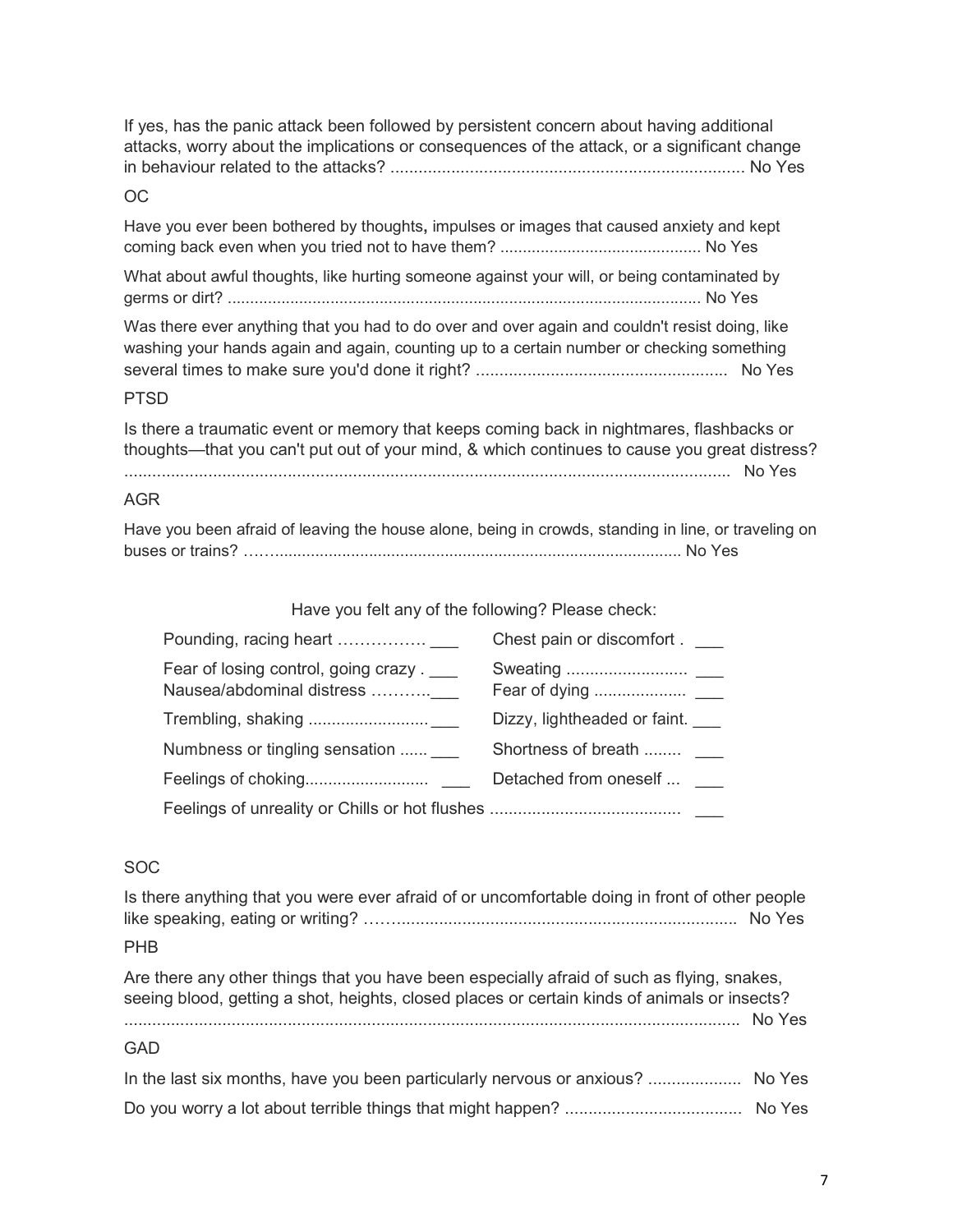| Have you felt any of the following? Please check:                                                        |
|----------------------------------------------------------------------------------------------------------|
| Restlessness or feeling keyed up or on edge ________ Irritability  _____                                 |
| Muscle tension                                                                                           |
| Difficulty concentrating or mind going blank                                                             |
|                                                                                                          |
| SM/HY<br>Over the last several years, have you had to go to the doctor often because you weren't         |
| Have you worried that something was wrong, even when a doctor told you there was nothing the             |
| <b>ANO</b><br>Have you ever had a time when you weighed much less than other people thought you ought to |
| <b>BUL</b>                                                                                               |
| Have you often had times when your eating was out of control? No Yes                                     |
| Have you ever made yourself throw-up, used laxatives or exercised a lot to prevent weight                |
| <b>ADD</b><br>Have you had trouble concentrating on things or paying attention for at least 6 months?    |
| Have you had symptoms of hyperactivity, impulsivity, or restlessness that has persisted for at           |

AXIS II: DSM-IV: Self-Report Checklist of Preliminary Items for Major Categories

### AVD

| Have you avoided jobs or tasks that involved having to deal with a lot of people?  No Yes   |  |
|---------------------------------------------------------------------------------------------|--|
| Do you avoid getting involved with people unless you are certain they will like you? No Yes |  |
| Do you find it hard to be "open" even with people you are close to?  No Yes                 |  |
| Do you often worry about being criticized or rejected in social situations?  No Yes         |  |
|                                                                                             |  |
| Do you believe that you're not as good, as smart, or as attractive as most other people?    |  |
|                                                                                             |  |
|                                                                                             |  |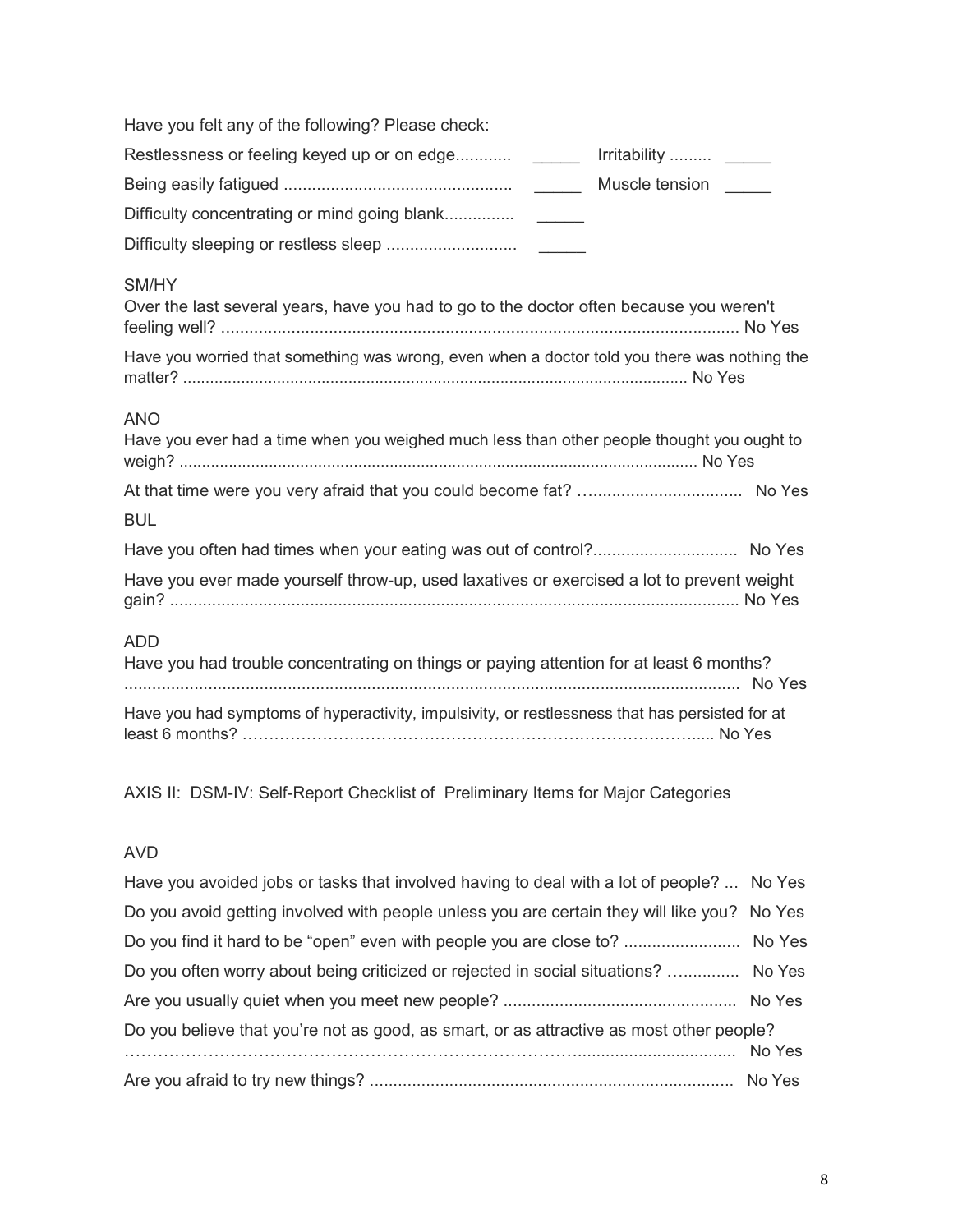# DEP

| Do you need a lot of advice or reassurance from others before you can make everyday          |        |
|----------------------------------------------------------------------------------------------|--------|
| Do you depend on other people to handle important areas in your life such as finances, child |        |
| Do you find it hard to disagree with people even when you think they are wrong?  No Yes      |        |
| Do you find it hard to start work on tasks when there is no one to help you?  No Yes         |        |
|                                                                                              |        |
|                                                                                              |        |
| When a close relationship ends, do you quickly need to find someone else you can rely on?    | No Yes |
| Do you worry a lot about being left alone to take care of yourself?  No Yes                  |        |

### OC

| Are you the kind of person who focuses on details, order, organization or likes to make lists          |  |
|--------------------------------------------------------------------------------------------------------|--|
| Do you have trouble finishing jobs because you spend so much time trying to get things                 |  |
| Do you (or others) feel that you are so devoted to work (school) that you have no time for             |  |
| Do you have very high standards about what is right and what is wrong? No Yes                          |  |
| Do you have trouble throwing things out because they might come in handy someday?                      |  |
| Is it hard for you to let other people help you unless they agree to do things exactly the way         |  |
| Is it hard for you to spend money on yourself and other people even when you have enough?              |  |
| Are you often so sure you are right that it doesn't matter what other people say?  No Yes              |  |
|                                                                                                        |  |
| <b>NEG</b><br>When someone asks you to do something that you don't want to do, do you then work slowly |  |

| Often, if you don't want to do something, do you just 'forget" to do it?  No Yes           |  |
|--------------------------------------------------------------------------------------------|--|
| Do you often feel that other people don't understand you, or don't appreciate how much you |  |
|                                                                                            |  |
| Have you found that most of your bosses, teachers, doctors, and others who are supposed to |  |
| Do you often think that it's not fair that other people have more than you do?  No Yes     |  |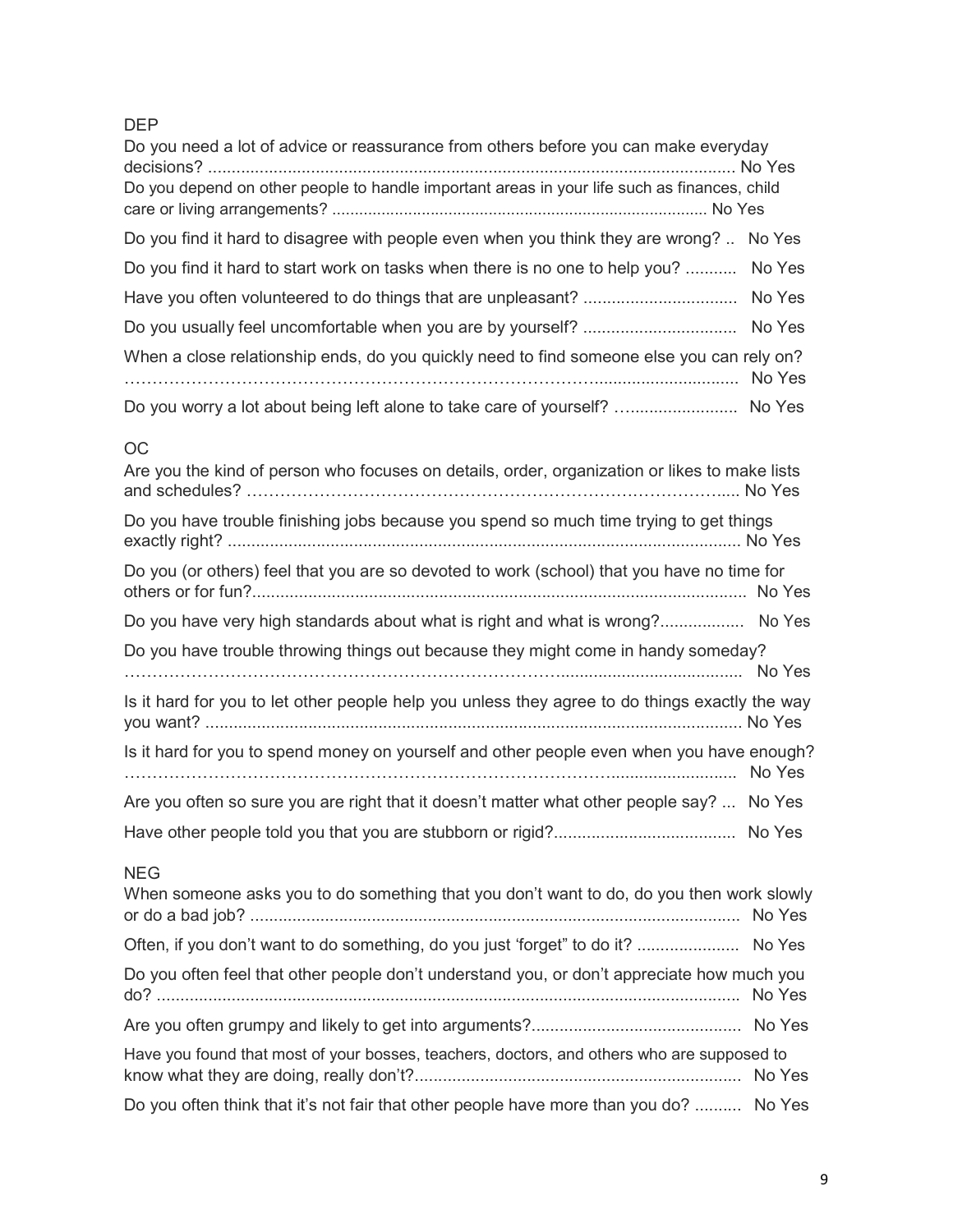| Do you often complain that more than your share of bad things have happened to you?        |  |
|--------------------------------------------------------------------------------------------|--|
|                                                                                            |  |
| Do you angrily refuse to do what others want and then later feel bad and apologize? No Yes |  |

### DPR

| Do you believe that you are basically an inadequate person and often don't feel good about  |  |
|---------------------------------------------------------------------------------------------|--|
| Do you often put yourself down or blame yourself for things that haven't worked out? No Yes |  |
|                                                                                             |  |
| Do you often judge others harshly and easily find fault with them?  No Yes                  |  |
|                                                                                             |  |
|                                                                                             |  |
| Do you often feel guilty about things you have or haven't done?  No Yes                     |  |

### SDF

| Have you repeatedly been involved with friends or lovers who have taken advantage of you or let |  |
|-------------------------------------------------------------------------------------------------|--|
| Have you sometimes gotten into bad situations where you wound up being taken advantage          |  |
| Do you often refuse help from other people because you don't want to bother them? No Yes        |  |
| When people try to help you, do you find it hard to accept or do you make it hard for them to   |  |
|                                                                                                 |  |
| When you are successful, do you feel depressed or like you don't deserve it, or do something    |  |
| Do you often turn down the chance to do things that you really enjoy? No Yes                    |  |

# PAR

| Do you often have to keep an eye out to stop people from using you or hurting you? No Yes         |
|---------------------------------------------------------------------------------------------------|
| Do you spend a lot of time wondering if you can trust your friends or the people you work with?   |
| Do you find that it is best not to confide in others because they will use it against you? No Yes |
| Do you often pick up hidden threats or insults in what people say or do?  No Yes                  |
| Are you the kind of person who holds grudges or takes a long time to forgive when insulted or     |
| Are there many people that you can't forgive because they did or said something to you a long     |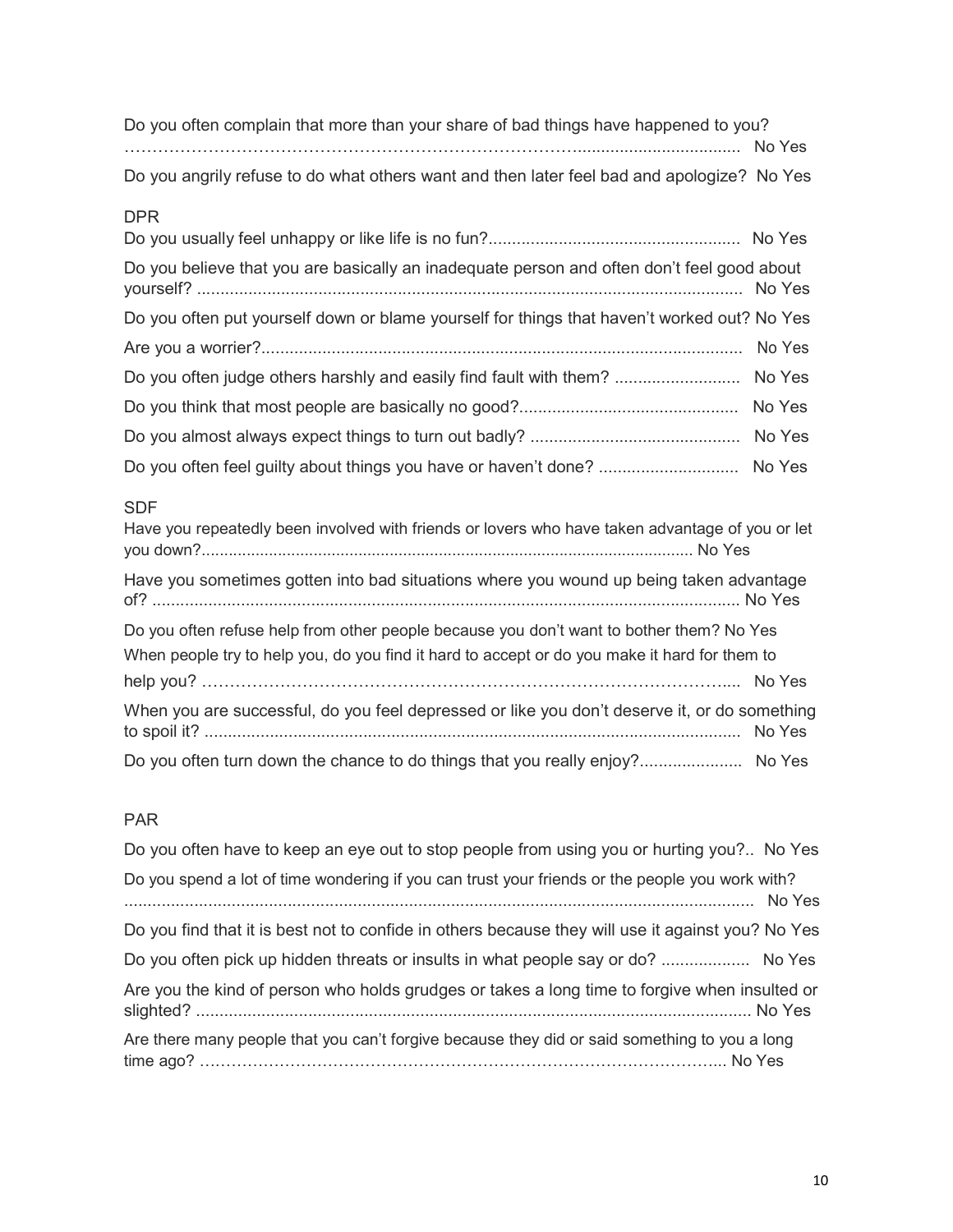| Do you often get angry or lash out when someone criticizes or insults you in some way? |  |
|----------------------------------------------------------------------------------------|--|
|                                                                                        |  |
| Have you often suspected that your spouse or partner has been unfaithful?  No Yes      |  |

# SZD

| When you are out in public and see people talking, do you often feel that they are talking about   |        |
|----------------------------------------------------------------------------------------------------|--------|
| Do you often feel that things that have no special meaning to most people are really meant to      |        |
| Do you often detect hidden messages in seemingly unrelated events?  No Yes                         |        |
| Have you ever felt that you could make things happen just by making a wish or thinking about       |        |
|                                                                                                    |        |
| Do you believe that you have a 'sixth sense' that allows you to know or predict things that        |        |
| Do you often think that objects or shadow are really people or animals or that noises are actually |        |
| Have you had the sense that some person or force is around you, even though you cannot see         |        |
|                                                                                                    |        |
| Are there very few people that you are really close to outside of your immediate family?No Yes     |        |
| <b>STP</b>                                                                                         |        |
| Is it NOT important to you whether you have any close relationships, including being part of a     |        |
| Would you almost always rather do things alone than with other people?  No Yes                     |        |
| Could you be content without ever being sexually involved with another person?  No Yes             |        |
| Are there really very few things that give you a lot of pleasure?  No Yes                          |        |
|                                                                                                    |        |
|                                                                                                    |        |
| <b>HIS</b>                                                                                         |        |
|                                                                                                    |        |
|                                                                                                    |        |
|                                                                                                    | No Yes |
| Do you try to draw attention to yourself by the way you dress or look?  No Yes                     |        |
|                                                                                                    |        |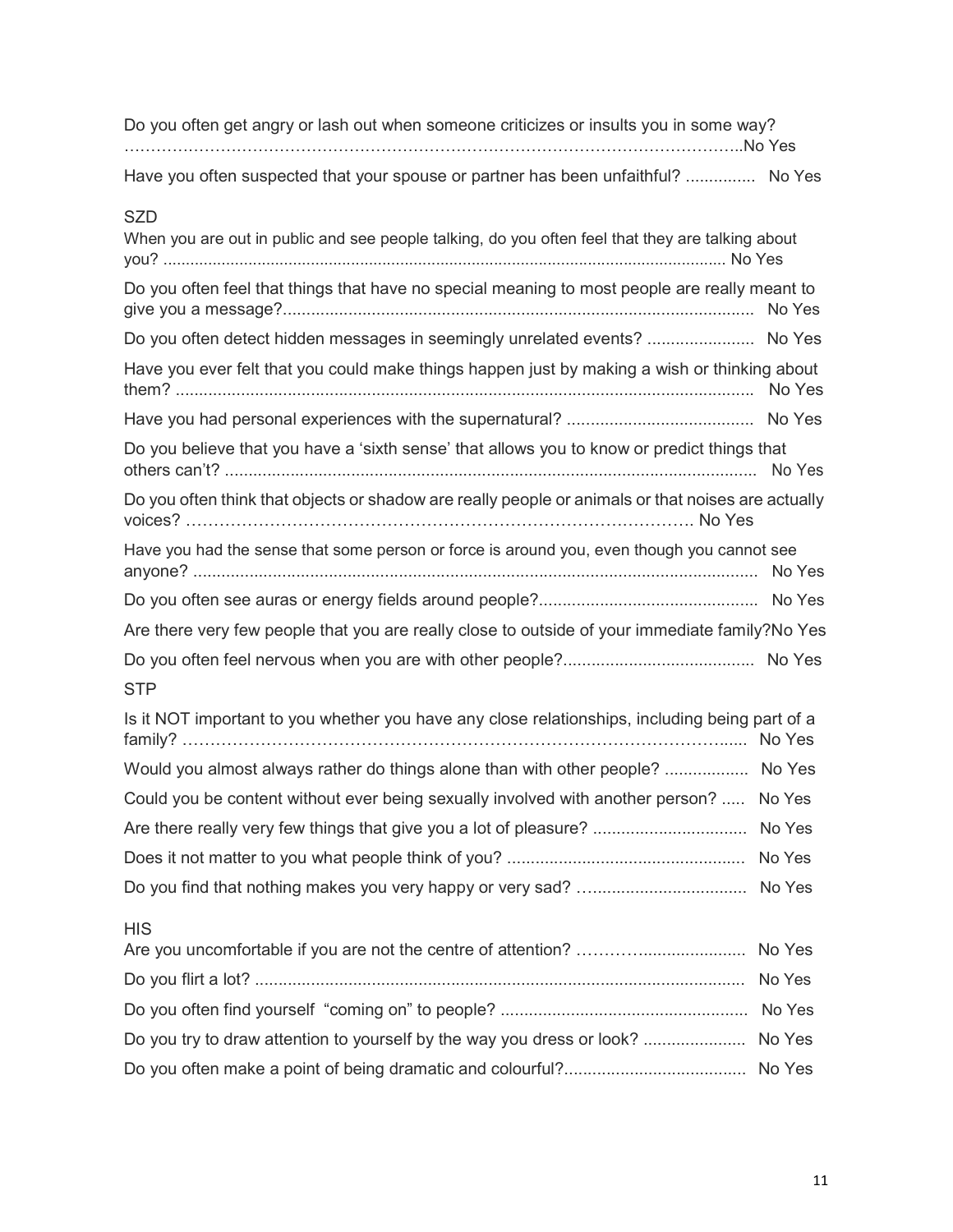| Do you often change your mind about things (opinions) depending on the people you're with or |  |
|----------------------------------------------------------------------------------------------|--|
|                                                                                              |  |
|                                                                                              |  |

### NAR

| Do most people fail to appreciate your very special talents or accomplishments?  No Yes                                                                                               |        |
|---------------------------------------------------------------------------------------------------------------------------------------------------------------------------------------|--------|
| Have people told you that you have too high an opinion of yourself?  No Yes                                                                                                           |        |
| Do you think a lot about the power, fame, or recognition that will be yours someday? No Yes                                                                                           |        |
| Do you think a lot about the perfect romance that will be yours someday?  No Yes                                                                                                      |        |
| When you have a problem, do you almost always insist on seeing the top person?                                                                                                        | No Yes |
| Do you feel it's important to spend time with people who are special or influential?                                                                                                  | No Yes |
| Is it very important to you that people pay attention to you or admire you in some way?                                                                                               |        |
| Do you think that it's not necessary to follow certain rules or social conventions when they get                                                                                      |        |
| Do you feel that you are the kind of person who deserves special treatment?  No Yes                                                                                                   |        |
| Do you often find it necessary to step on a few toes to get what you want?  No Yes                                                                                                    |        |
|                                                                                                                                                                                       |        |
| Do you often expect other people to do what you ask without question because of who you                                                                                               |        |
| Are you NOT really interested in other people's problems or feelings? No Yes                                                                                                          |        |
|                                                                                                                                                                                       |        |
|                                                                                                                                                                                       |        |
| Do you find that very few people are worth your time and attention?  No Yes                                                                                                           |        |
| <b>BOR</b><br>Have you often become frantic when you thought that someone you really care about was                                                                                   |        |
| Have you abruptly changed your sense of who you are and where you are headed?  No Yes<br>Do your relationships with people you really care about have a lot of extreme ups and downs? |        |
|                                                                                                                                                                                       |        |
| Have there been lots of sudden changes in your goals, career plans, religious beliefs, and so                                                                                         |        |
| Have you often done things impulsively (e.g., spending, sex, reckless driving)?  No Yes                                                                                               |        |
|                                                                                                                                                                                       |        |
|                                                                                                                                                                                       |        |
|                                                                                                                                                                                       |        |